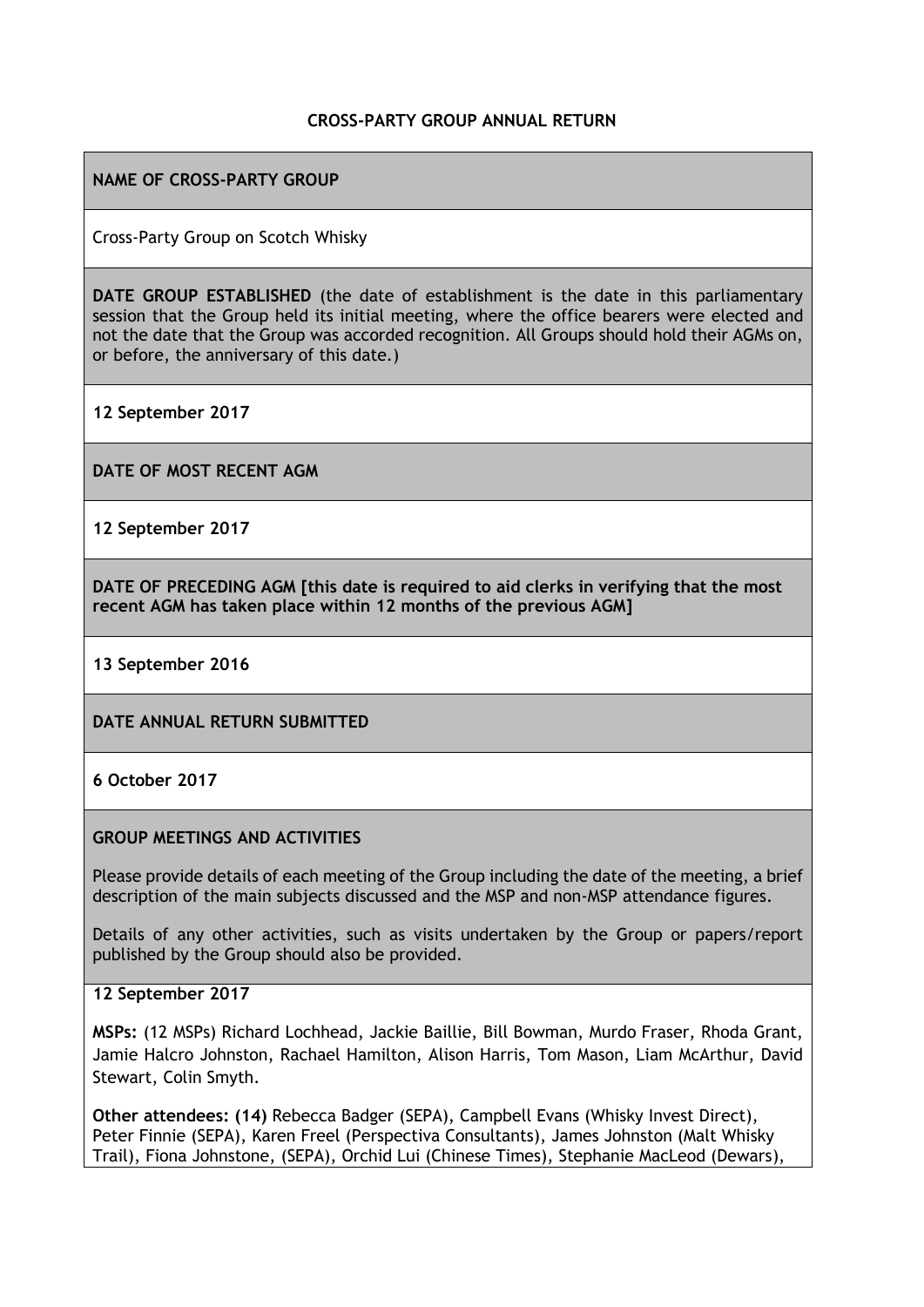Lauren McArthur (SWA), Beatrice Morrice (SWA), David Ogilvie (SEPA), Edward Rowlandson (office of Rachael Hamilton MSP), David Williamson (SWA) and Alan Wolstenholme (SCDA).

**Topics covered:** Election of office bearers, Scotch Whisky Overview (David Williamson, SWA), Scotch Whisky Tasting (Stephanie MacLeod, Dewars).

# **28 February 2017**

**MSPs: (4 MSPs)** Richard Lochhead, Rhoda Grant, Alison Harris, Gordon MacDonald.

**Other attendees: (12)** Blair Bowman, Campbell Evans (Whisky Invest Direct), Karen Freel (Perspectiva Consultants), Jack Gemmell (Chivas), Annie Hill (Institute of Brewing and Distilling), Liam Hughes (SCDA), Lauren McArthur (SWA), Douglas Meikle (SWA), Beatrice Morrice (SWA), Devin Scobie (Caledonia Public Affairs), Ian Smith (Diageo) and Alan Wolstenholme (SCDA).

**Topics covered:** Scottish Craft Distillers Association - presentation from Liam Hughes, Vice Chairman of the Scottish Craft Distillers Association and Managing Director of Glasgow Distillery and an update on Scotch Whisky Action Fund was given by Douglas Meikle, Head of Alcohol Policy at the Scotch Whisky Association.

## **11 January 2017**

**MSPs:** (6 MSPs) Douglas Ross, Richard Lochhead, Murdo Fraser, Gordon MacDonald, Liam McArthur and Colin Smyth.

**Other attendees: (20)** Susy Atkinson (Edrington), Blair Bowman, George Burgess (Scottish Government), Howell Davies (Interface), Campbell Evans (Whisky Invest Direct), Karen Freel (Perspectiva Consultants), Rosemary Gallagher (SWA), Annie Hill (Institute of Brewing and Distilling), Liam Hughes (SCDA), Orchid Lui (Chinese Times), Lauren McArthur (SWA), Beatrice Morrice (SWA), Gerry O'Donnell (Edrington), Alastair Ross (ABI), Devin Scobie (Caledonia Public Affairs), Neil Sinclair (Scottish Government), Ian Smith (Diageo), Gordon Swan (Golden Charter Ltd), David Williamson (SWA) and Alan Wolstenholme (SCDA).

**Topic covered:** Presentations were given on Brexit by David Williamson (SWA), George Burgess (Deputy Director Deputy Director, EU & International Trade & Investment, Scottish Government) and Gerry O'Donnell (Corporate Affairs Director, Edrington). Beatrice Morrice also gave a short update on the Scotch Whisky industry.

### **MSP MEMBERS OF THE GROUP**

Please provide names and party designation of all MSP members of the Group.

Murdo Fraser (Conservatives)

Richard Lochhead (SNP)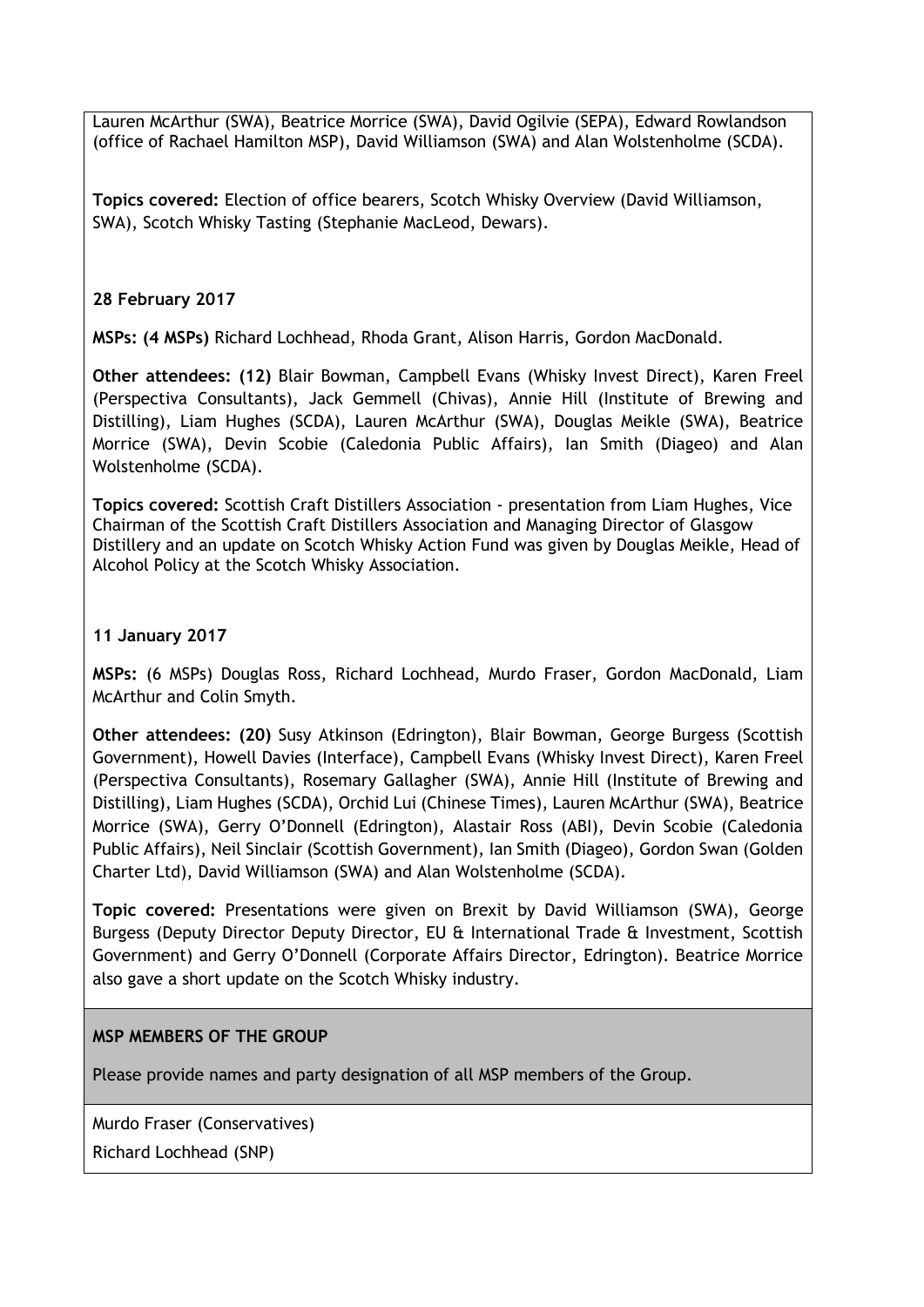David Stewart (Labour)

Liam McArthur (Liberal Democrat)

Gordon Macdonald (SNP)

Colin Smyth (Labour)

Jackie Baillie (Labour)

Bruce Crawford (SNP)

Rhoda Grant (Labour)

Tom Mason (Conservative)

Bill Bowman (Conservative)

Rachael Hamilton (Conservative)

Jamie Halcro-Johnston (Conservative)

### **NON-MSP MEMBERS OF THE GROUP**

For organisational members please provide only the name of the organisation, it is not necessary to provide the name(s) of individuals who may represent the organisation at meetings of the Group.

| Individuals   | James Johnston, Chair of The Malt Whisky Trail |
|---------------|------------------------------------------------|
|               | Orchid Lui, UK Chinese Times                   |
|               |                                                |
| Organisations | Scotch Whisky Association                      |
|               | <b>Chivas Brothers</b>                         |
|               | Diageo                                         |
|               | Edrington                                      |
|               | <b>Gordon MacPhail</b>                         |
|               | Perspectiva Consultants                        |
|               | Caledonia Public Affairs                       |
|               | <b>SEPA</b>                                    |
|               | <b>Scottish Enterprise</b>                     |
|               | <b>Scottish Craft Distillers Association</b>   |
|               | <b>Forth Ports</b>                             |
|               | <b>Stolt Tank Containers</b>                   |
|               | Whisky Invest Direct                           |
|               |                                                |
|               |                                                |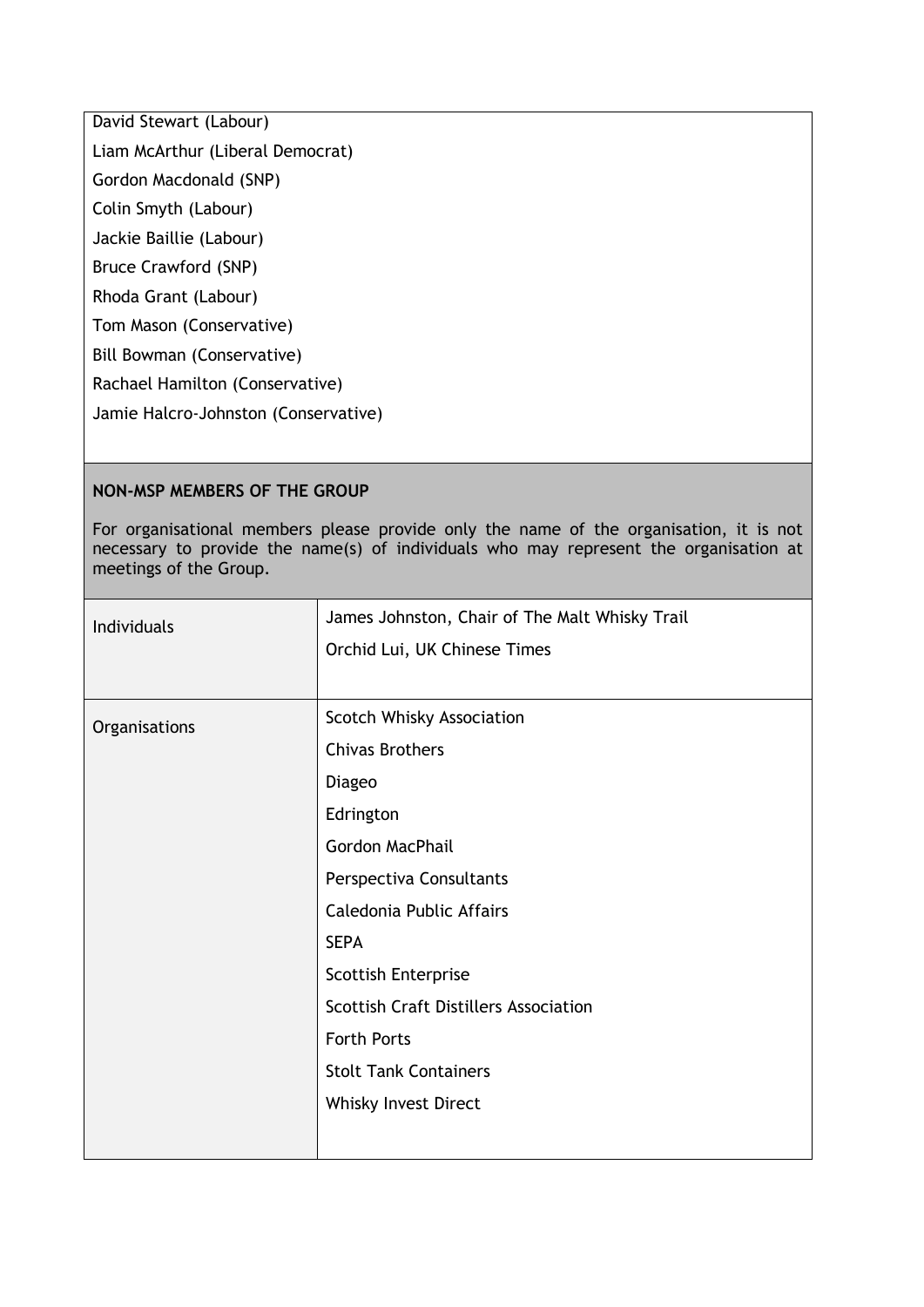# **GROUP OFFICE BEARERS**

Please provide names for all office bearers. The minimum requirement is that two of the office bearers are MSPs and one of these is Convener – beyond this it is a matter for the Group to decide upon the office bearers it wishes to have. It is permissible to have more than one individual elected to each office, for example, co-conveners or multiple deputy conveners.

| Convener               | Murdo Fraser MSP and Richard Lochhead MSP                            |
|------------------------|----------------------------------------------------------------------|
| <b>Deputy Convener</b> | Liam McArthur MSP, Gordon MacDonald MSP, David Stewart<br><b>MSP</b> |
| Secretary              | Beatrice Morrice, Scotch Whisky Association                          |
| Treasurer              | None                                                                 |

# **FINANCIAL BENEFITS OR OTHER BENEFITS RECEIVED BY THE GROUP**

Please provide details of any financial or material benefit(s) received from a single source in a calendar year which has a value, either singly or cumulatively, of more than £500. This includes donations, gifts, hospitality or visits and material assistance such as secretariat support.

Details of material support should include the name of the individual providing support, the value of this support over the year, an estimate of the time spent providing this support and the name of the organisation that this individual is employed by / affiliated to in providing this support.

Groups should provide details of the date on which the benefit was received, the value of the benefit and a brief description of the benefit.

If the Group is not disclosing any financial information please tick the box to confirm that the Group has considered the support received, but concluded it totalled under the threshold for disclosure (£500).

Total benefit from the Scotch Whisky Association totals: £650.70.

The Scotch Whisky Association provide the secretariat for the group and pay for refreshments at all the meetings of the group.

(The Scotch Whisky Association paid for lunch at two meetings (11 January and 21 February) which came to £74.88 and £74.88. The meeting planned for 23 May was cancelled but still resulted in a cost of £180 for the SWA for catering. The meeting held on 12 September included canapés and refreshments coming to a total of £170.94. The total amount spent on catering at meetings by the SWA therefore came to: £500.70.

Three bottles of Scotch Whisky used at the meeting for the tasting on 12 September were provided by Dewars, costing £134.55, this amount is not included in the SWA's catering amount.